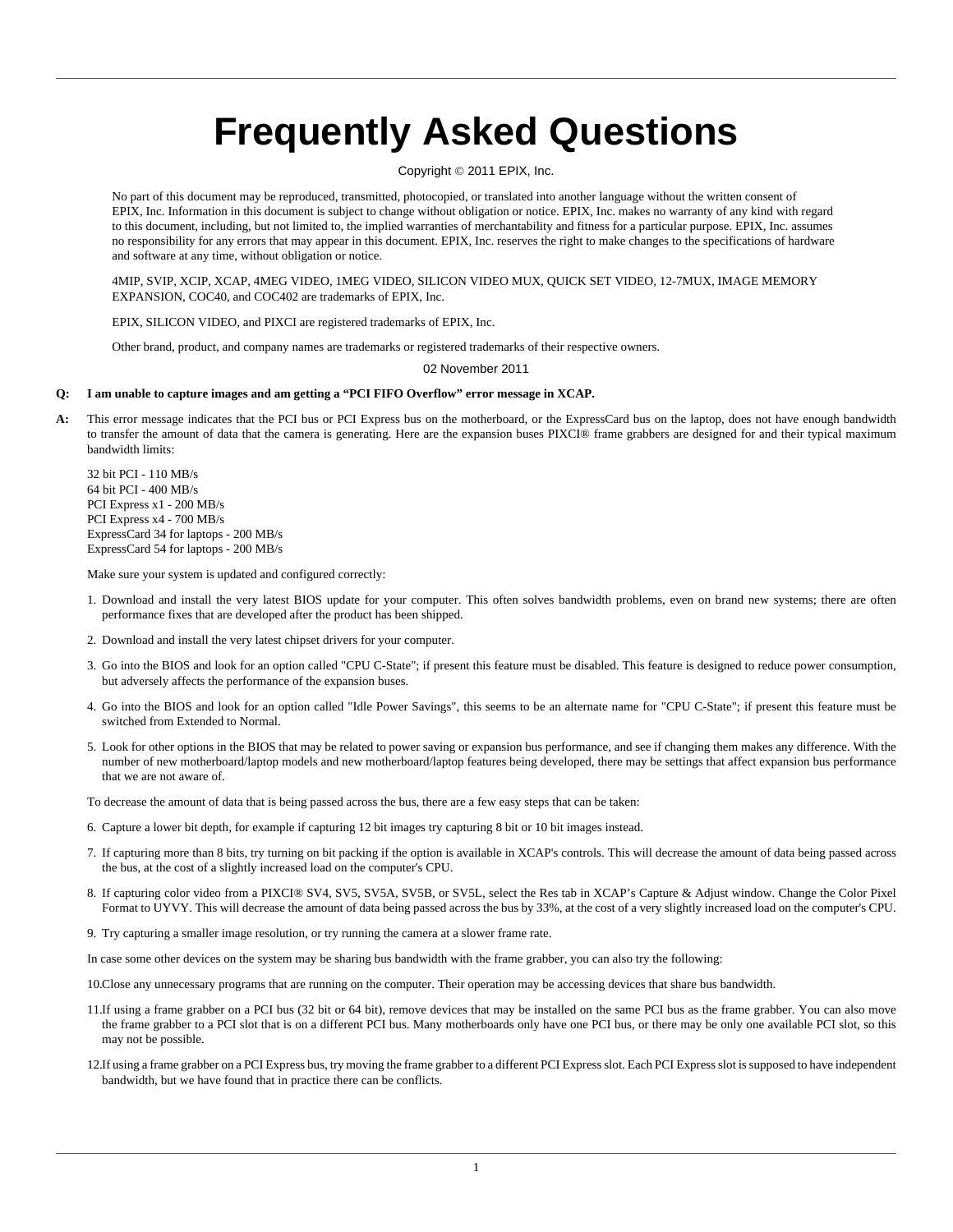13.Sometimes the display adapter card or the motherboard's on-board display adapter can interfere with PCI Express bus performance. If using a PCI Express display adapter, try switching to the motherboard's on-board video. If using the motherboard's on-board video, try switching to a PCI Express display adapter.

#### **Q: I am getting a "Driver Not Installed" error message when running XCAP, or Windows does not detect new hardware when I install the frame grabber.**

- **A:** Sometimes, an error occurs in either the Windows Registry or in driver-related files that are cached on the hard drive. This can cause problems with the way Windows and XCAP identify the frame grabber and its driver. To correct this problem:
	- 1. Uninstall Driver using XCAP's Driver Uninstall Utility
		- a. Open XCAP.
		- b. Select PIXCI®  $\rightarrow$  PIXCI® Open/Close. Click "Close" if the board is currently open.
		- c. Click "Driver Assistant".
		- d. Select "Uninstall PIXCI® Driver".
		- e. Click "Apply". A message log will pop up in the upper right corner of the screen, informing you that the driver was uninstalled.
		- f. Click "Cancel" and close XCAP.

### 2. Make sure Driver is no longer detected by Windows

- a. In Windows select Start → Run (or the Search box at the bottom of the Start menu if using Windows Vista).
- b. Type in **devmgmt.msc** and hit enter, this will bring up the Device Manager.
- c. Look for anything labeled "Imaging Devices", "Multimedia Devices", or "Other Devices" that may be the EPIX card.
- d. Right click on anything that appears to be the EPIX card, and click "Uninstall". If you're unsure of what the hardware is, you can right click on it and select "Properties" to get a description.
- e. If using Windows Vista, check "Delete the driver software for this device", and click "OK".
- f. The hardware should then disappear from the list.

### 3. Install Driver

- a. Restart the computer.
- b. The "Found New Hardware Wizard" should pop up.
- c. Open XCAP.
- d. Select PIXCI®  $\rightarrow$  PIXCI® Open/Close.
- e. Click "Driver Assistant".
- f. Select "Install PIXCI® Driver", and click "Apply".
- g. Follow instructions presented.

### **Q: I am capturing image sequences to memory via "Sequence Capture: Video to Frame Buffers", but I want to be able to capture a longer sequence.**

**A:** Images are captured into frame buffers. You will need to allocate more memory for frame buffers. To do this, open XCAP. Select PIXCI® → PIXCI® Open/Close. Click "Close" if the board is already open. Click "Driver Assistant". Select "Set Frame Buffer Memory Size". Here, you can increase the "Memory Requested for Frame Buffers".

**Windows 2000.** Select Normal allocation when allocating less than 64MB, select Forceful allocation when allocating 64MB or more. Make sure at least 128 MB is left for use by Windows.

**Windows XP 32bit.** With Windows XP 32bit you can go above 64MB using Normal allocation. However, as you approach some point (approximately 768MB depending on the computer) the system will slow down significantly. If you notice the system slowing down when allocating more than 64MB under Windows XP, try using Forceful Allocation. Make sure at least 256 MB is left for use by Windows.

Windows XP 64bit. Normal allocation should work for very large amounts of memory. If you notice the system slowing down significantly when allocating most of the memory for frame buffers, try using Forceful allocation. Make sure at least 256 MB is left for use by Windows.

**Windows 7 / Vista 32bit.** With Windows Vista 32bit you can go above 64MB using Normal allocation. However, as you approach some point (approximately 1GB depending on the computer) the system will slow down significantly. If you notice the system slowing down when allocating more than 64MB under Windows 7 / Vista 32bit, try using Forceful Allocation. Make sure at least 512 MB is left for use by Windows.

Windows 7 / Vista 64bit. With Windows 7 / Vista 64bit, you will probably need to use Forceful allocation when allocating more than 6GB. If allocating less than 6GB, Normal allocation should work. Make sure at least 512MB is left for use by Windows.

### **Q: Every time I run XCAP-Ltd or XCAP-Std, it tells me no hardware key was detected. However, my parallel port or USB key is installed on the computer's parallel port or USB port.**

**A:** Sometimes Windows doesn't correctly identify the hardware key's driver. To fix this problem, first make sure you are logged into Windows with administrator privileges (when using Windows 7 / Vista, you will have to right-click the XCAP shortcut icon and select "Run as Administrator").

Next, use XCAP's utility to uninstall and then install the authorization key's driver:

- <sup>1.</sup> In XCAP, select PIXCI<sup>®</sup>  $\rightarrow$  PIXCI<sup>®</sup> Open/Close.
- 2. Click Close if the board is already open.
- 3. Click "Driver Assistant".